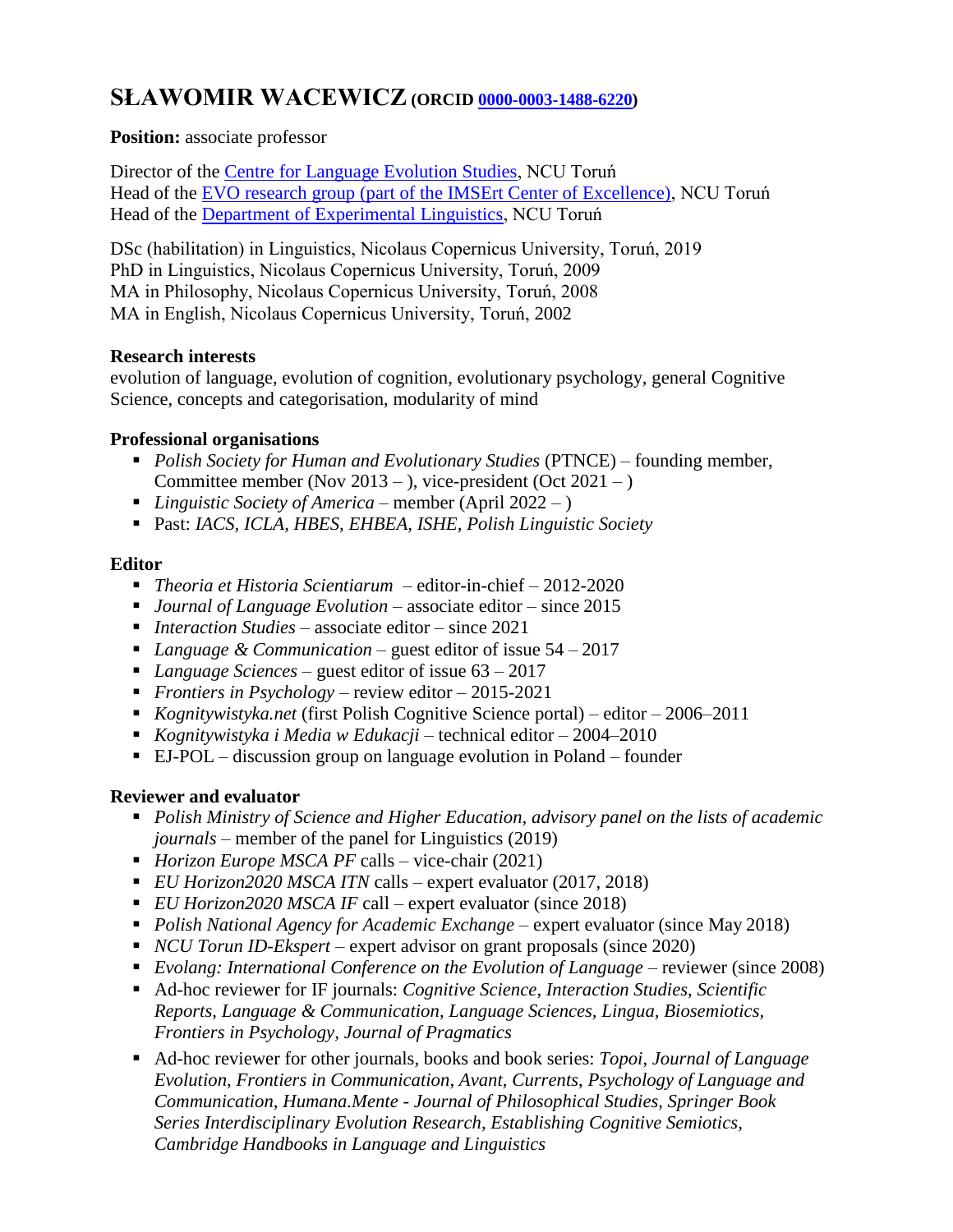### **Fellowships, research stays and visits**

- Department of Philosophy and History of Science (DPHS), Faculty of Science, Charles University, Prague, June–July 2021
- Department of Cultural and Linguistic Evolution, Max Planck Institute for the Science of Human History in Jena, September 2020
- Institute of Linguistics, University of Tübingen, February–July 2019
- **Department of Philosophy, Communication and Performing Arts, Roma Tre University,** Rome, Feb 2018
- Department of Psychology, University of Miami short research stay, March 2016
- Centre for Languages and Literature, Lund University, short research stays: September 2014, March 2015
- Department of Anthropology, UC Berkeley short research stay, March 2014
- **Department of Cognitive Biology, University of Vienna** short research stay; Aug 2012
- Human Evolutionary Biology Lab, Institute of Evolutionary Sciences, University of Montpellier; short research stay, July 2011
- Research Center in the Psychology of Cognition, Language and Emotion (PsyCLÉ) primatology station in Rousset – short research stay; June 2011
- Max Planck Institute for Evolutionary Anthropology in Leipzig; June 2011
- University of Edinburgh, Language Evolution and Computation RU; Feb–March 2011
- **Example STA** short stays:
	- o Department of Philosophy, Communication and Performing Arts, Roma Tre University, Rome, 18-22 May 2015; 02-06 May 2016
	- o Centre for Languages and Literature, Lund University, 15-20 December 2013, 6-11 September 2017
	- o Department of English and American Studies, University of Potsdam, 18-24 April 2013
	- o School of Modern Languages, Utrecht University, 7-14 December 2011

#### **Specialised courses and training**

- *Statistics in humanities and natural sciences*, Regional ICT Educational Centre, NCU Toruń, September 2014 – February 2015
- **FIVP SKILLS** programme (series of courses in presenting research results, interdisciplinary collaboration, scientific writing, negotiation, self-presentation, research team management, public engagement), Foundation for Polish Science, April 2013 – December 2014
- **DGfS Summer School in Language Development: Evolution, Change, Acquisition 12 30** August 2013, Humboldt University of Berlin
- *Modern Technology in Teaching*, Regional ICT Educational Centre, NCU Toruń, March June 2012

# **Grants**

Principal Investigator

- *UMO-2019/34/E/HS2/00248* "Sonata Bis 9" grant from the Polish National Science Centre, 2020-2023; 859 040 PLN
- The Bekker scholarship from the Polish National Agency for Academic Exchange, 2019; 93 000 PLN
- Small research grant DEC-2017/01/X/HS2/01722 from the Polish National Science Centre, 2018; 8261 PLN
- beneficiary of the *Mentoring* programme from the Foundation for Polish Science, 2014- 2015 [Mentor: prof. Jordan Zlatev, Lund University]; 21 390 PLN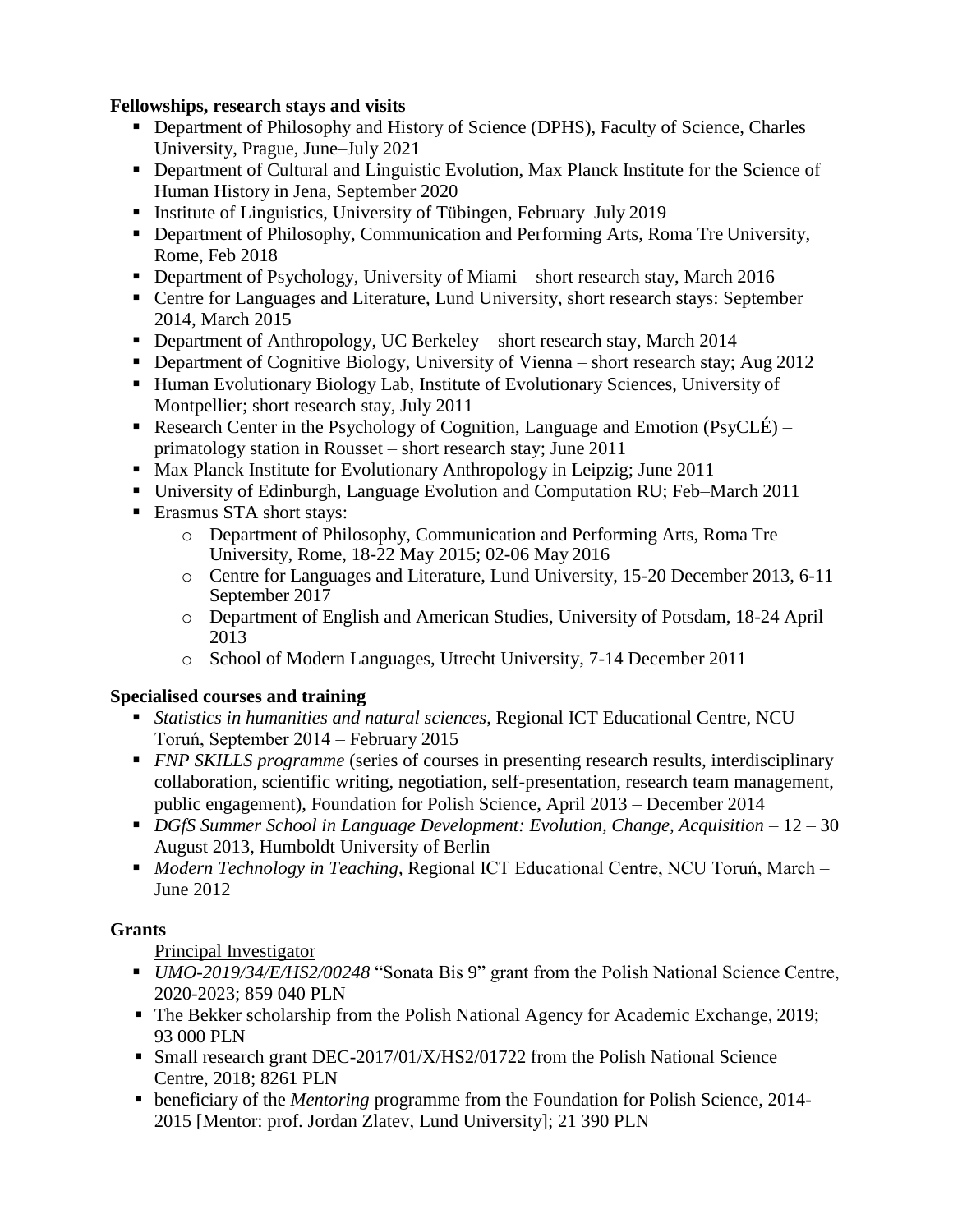- 527-FL, small research grant, Faculty of Languages research fund, NCU Torun, 2012; 3300 PLN
- 237-FL, small research grant, Faculty of Languages research fund, NCU Torun, 2011; ca. 4000 PLN
- Conference grant  $2312/Z10$  from the Foundation for Polish Science, 2010; 2700 PLN

#### Researcher / Co-investigator

- (supervisor/mentor, 10% input) 2021/43/P/HS2/02729 "Polonez Bis 1" grant from the Polish National Science Centre, 2022-2024, 1029970 PLN
- (researcher, 10% input) "Linguistic relativity and experimental philosophy" PID2019-105746GB-I00 from the Spanish Ministry of Science and Innovation, 2020-2023; 24 200 EUR
- (researcher, 30% input) UMO-2017/27/B/HS2/00642 grant from the Polish National Science Centre, 2018; 469 088 PLN
- (researcher, 33% input) *UMO-2012/07/E/HS2/00671* "Sonata Bis 2" grant from the Polish National Science Centre, 2013-2018; 162 190 PLN
- (researcher, 50% input) 21H 16 0049 84 "Uniwersalia 2.1" from the Polish National Programme for the Development of Humanities (NPRH), 2017-2018; 61 681 PLN
- (researcher, 50% input) *N N104 370440* from the Polish National Science Centre, 2011- 2015; 40 000 PLN

### **Honours and decorations**

- NCU Rector's awards for high impact publications (2017, 2019, 2020, 2021)
- NCU Rector's award for organisational achievements in 2018 (2019)
- NCU Rector's award for research achievements in 2015 (2016)
- Final stage of FNP INTER science popularisation contest for the best interdisciplinary project (2013)
- Best MA thesis at the Department of Philosophy honourable mention (2008)

#### **Papers read at international conferences and congresses**

| Epistemological Controversies, Instytut Filozofii UMK, 10-12.09.2003, Toruń                               |
|-----------------------------------------------------------------------------------------------------------|
| Paper: Towards an Exemplar Based Approach to Lexical Categorisation                                       |
| Imagery in Language, Uniwersytet Łódzki, 28-30.09.2003, Łódź                                              |
| Paper: Early Language Development as Grounded in Sensorimotor and Perceptual Categories                   |
| Cognitive Systems as Representational Systems, Instytut Filozofii UMK, 29-30.09.2004, Toruń               |
| Paper: Symbolic Representation in Evolution of Language                                                   |
| Embodied and Situated Cognition, IF UMK, PTK, 16-18.11.2006, Toruń                                        |
| Paper: Gestures in the Evoltuion of Language. Comments on D. Hutto's and J. Zlatev's Theories.            |
| Accents 2007. Wydział Filologiczny UŁ, 3-5.12.2007, Łódź                                                  |
| Paper: Ali G lingo – segmental analysis                                                                   |
| EVOLANG 7. Grup de Biolingüística, 11-15.03.2008, Barcelona                                               |
| Paper: Broadcast Transmission, Signal Secrecy And Gestural Primacy Hypothesis (co-authored)               |
| PhiLang2009 - International Conference on Philosophy of Language and Linguistics, UŁ, 14-16.05.2009, Łódź |
| Paper: Concepts as Correlates of Lexical Items                                                            |
| Protolang (Ways to Protolanguage), UMK, 21-23.09.2009, Toruń                                              |
| <b>Paper:</b> Philosophy in the evolution of language. The case of the $HCF - PJ$ debate.                 |
| Paper: The present status of the Gestural Primacy Hypothesis (introduction to debate)                     |
| EVOLANG 8. The Utrecht Institute of Linguistics, 14-17.04.2010, Utrecht                                   |
| Paper: The relevance of body language to evolution of language research (co-authored)                     |
| Cultures of Knowledge. IF UMK, 27-28.05.2010, Toruń                                                       |
| Paper: Culture and knowledge: an evolutionary perspective.                                                |
| Język poza granicami języka II, WH UWM Olsztyn, 24-25.06.2010, Tumiany                                    |
| <b>Paper:</b> Semantics and pragmatics $-$ primacy from the phylogenetic point of view (co-authored)      |
| LASC - Language as Social Coordination, University of Warsaw, 16-18.09.2010, Warsaw                       |
|                                                                                                           |

Paper: *Human honest signalling and nonverbal communication* (co-authored)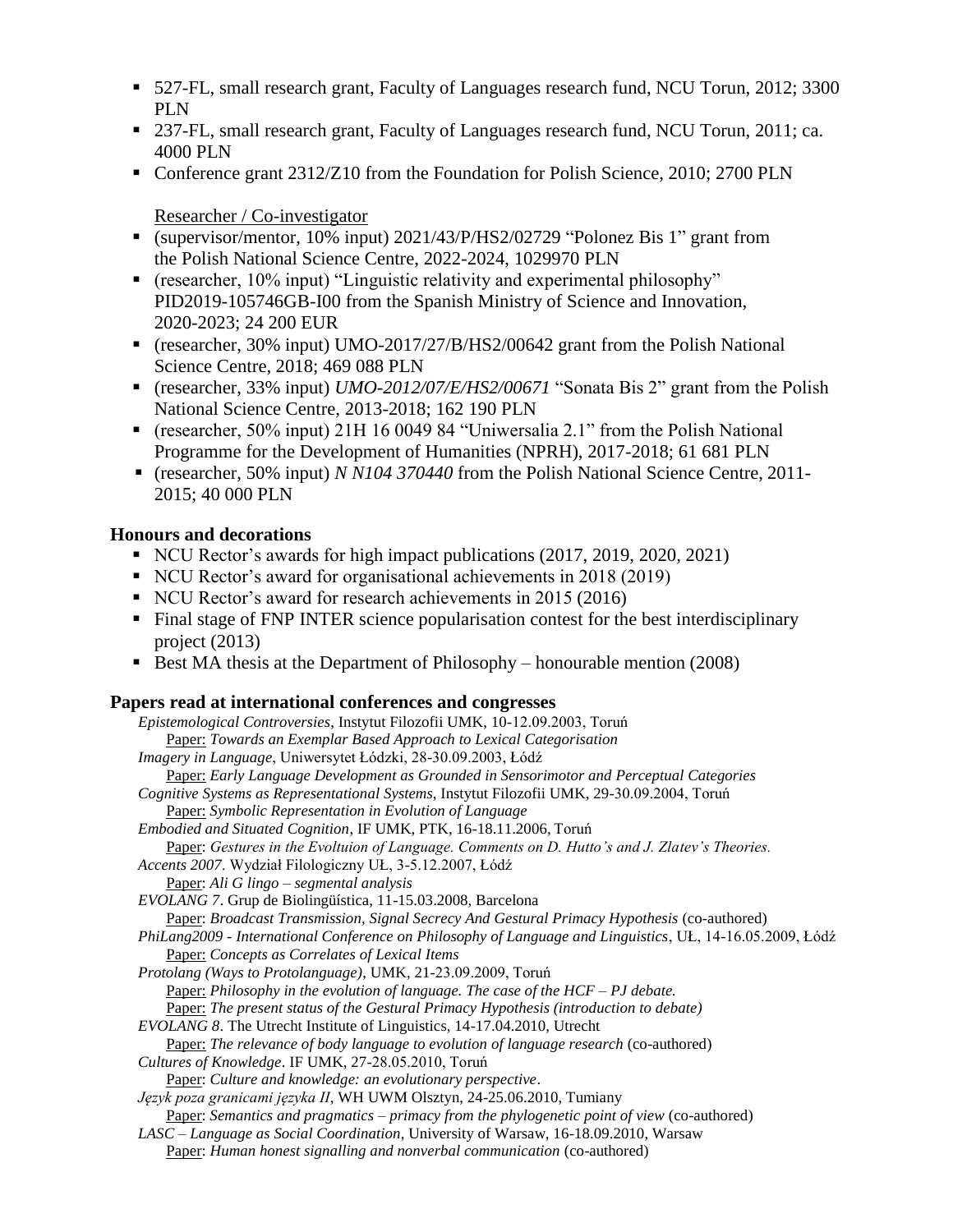*PASE – 20th Annual Conference of the Polish Association for the Study of English*, UMK, 12-14.05.2011, Toruń Paper: *Language evolution – current approaches in comparison*

*HBES* – *23rd meeting of the Human Behavior and Evolution Society*, 29.06-03.07.2011, Montpellier Paper: *Patterns of verbal conflict-resolution behaviours in 'economic' conversational ...*(co-authored) *Protolang 2* – UMK, 19-21.09.2011, Toruń

Paper: *Between cooperation and aggression: a case for the evolutionary approach...* (co-authored) *Evolang 9* – University of Kyoto, 13-16.03.2012, Kyoto

Paper: *The cooperative nature of conversation. Evidence from conversational exchanges* (co-authored) *European Human Behaviour and Evolution Association Annual Meeting* – EHBEA, Durham University, 25-

28.03.2012, Durham, UK Paper: *The other-regarding character of phatic conversational exchanges* (co-authored)

*ISHE - 21 International Conference On Human Ethology*, ISHE & University of Vienna, 13-17.08.2012, Vienna Paper: *Linguistic Politeness from an Ethological Perspective* (co-authored)

- *PhiLang 2013*  University of Lodz, 9-11.05.2013, Łódź
- Paper: *The ontological status of "protolanguage"* (co-authored) *Ways to Protolanguage 3 (Protolang 3)* – WSFiL Wrocław, UMK Toruń, PAN, 25-26.05.2013, Wrocław Paper: *Nonverbal coordination as a possible evolutionary precursor of conversational cooperation. The case of adaptor mirroring* (co-authored)

Paper: *An experimental paradigm for a naturalistic study of linguistic politeness...* (co-authored) *ICL 19 –19th International Congress of Linguists*, CIPL & University of Geneva, 22–27.07.2013, Geneva Poster: *Language evolution: Why Hockett's design features are a non-starter.*

*Embodiment, cognition and language*, Viadrina European University, 07-09.10.2013, Słubice/Frankfurt (Oder) Invited lecture: *Language evolution: The gestural perspective* (co-authored)

*Evolang 10* – University of Vienna, 14-17.04.2014

Paper (workshop): *Resonance in self-regulatory movements: a possible link to conversational cooperation* (co-authored)

Paper: *The influence of music on the perception of emotions in voice samples....* (co-authored)

Poster: *Orofacial Gestures in Language Evolution. The Auditory Feedback Hypothesis.* (co-authored) *HBES* – *26th meeting of the Human Behavior and Evolution Society*, 30.07-02.08.2014, Natal

- Paper: *Resonance of self-regulatory movements in dyadic interaction. Implications for the development of cooperative communication.* (co-authored)
- *ISHE – 22 International Conference On Human Ethology*, ISHE & Universidade Federal do Pará, 05- 09.08.2014, Belém

Paper: *Tongue-gestures revisited: orofacial movements in language evolution* (co-authored)

- *IACS*  International Association for Cognitive Semiotics & Lund University, 25-27.09.2014, Lund Paper: *Orofacial gestures and the problem of 'modality transition* (co-authored)
- *PTNCE 1* 1<sup>st</sup> Conference of the Polish Society for Human and Evolutionary Studies, 23-25.10.2014, Wrocław Paper: *Movement resonance: a hidden dimension of cooperation* (co-authored)
- *The nature and origins of human cognition*, Berlin School of Mind and Brain, 18-19.06. 2015, Berlin Poster: *Modality effects on bodily-mimetic communication of events...* (co-authored)
- *ICLC13 13th International Cognitive Linguistics Conference*, ICLA & Northumbria University, 20-25.07.2015 Newcastle, England.

Paper: *Communicating events using bodily mimesis with and without vocalization* (co-authored)

*PTNCE 2 –* Polish Society for Human and Evolutionary Studies & AMU Poznan, 21-23.09.2015, Poznan Paper: *Pantomime in language evolution* (co-authored)

*Protolang 4* – Roma Tre University, 24-26.09.2015, Rome Paper: *Multimodality in Event Reenactments* (co-authored) Paper: *Evolutionary Perspective on Imitative Patterns in Pantomime Vocalisations* (co-authored) Paper: Self-regulators: A Hidden Dimension of Conversational Cooperation? (co-authored)

- *Evolang 11*  University of Southern Mississippi, 21-24.03.2016, New Orleans Paper: Language evolution and language origins in teching linguistics at the university level (co-authored) Paper: Adaptors and the Turn-Taking Mechanism (co-authored)
- *IACS2*  Marcie Curie-Sklodowska University, 20-22.06.2016, Lublin Paper: Pantomime in language evolution: focus on terminology (co-authored)

*PTNCE2016* – Nicolaus Copernicus University, 28-30.09.2016, Toruń

Paper: Adaptors and the turn-taking mechanism: the distribution of adaptors relative to turn borders in dyadic conversation (co-authored)

*How the Brain Got Language*: Towards a New Road Map, 28-30 August 2017, La Jolla

Invited talk: Language origins from an ultimate perspective: cooperation, trust, and turn-taking

*CESC – Cultural Evolution Society Conference* – CES & MPI Jena; 13-15.09.2017, Jena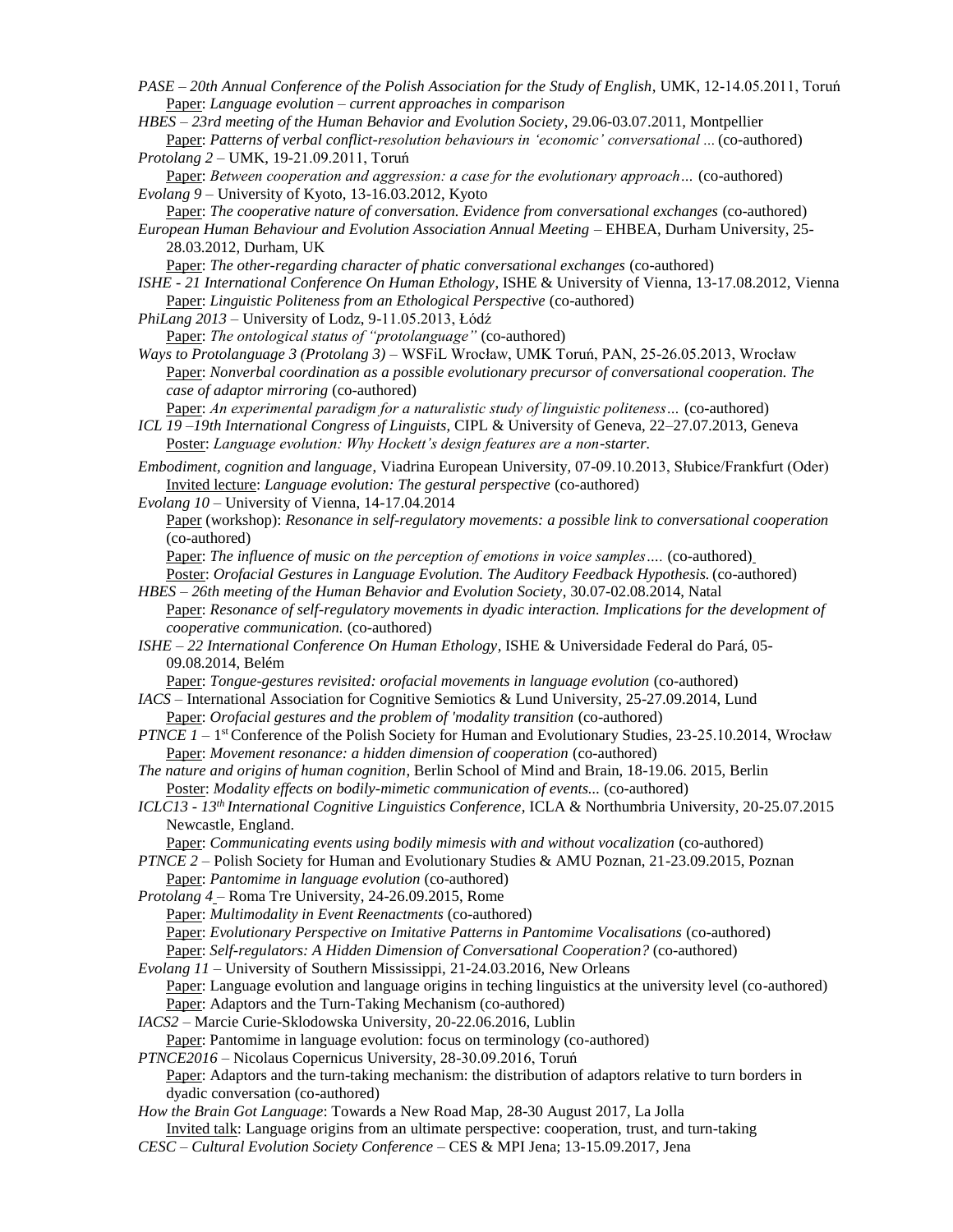Paper: Evolutionary stability of linguistic politeness (co-authored)

- Paper: Predicting the replicative success of Twitter hashtags from their intrinsic properties (co-authored) *PTNCE 2017* – Jagiellonian University, 20-22.09.2017, Krakow
- Paper: Sclera size index does not predict perceived trustworthiness (co-authored)
- *Protolang 5*  Biolinguistics Initiative Barcelona & University of Barcelona, 26-28.09.2017
	- Paper: Evolutionary Functions of Linguistic Politeness (co-authored)

Poster: Self-touching, gesticulations and attentional processes (co-authored)

Poster: First empirical steps towards a reassessment of the functions of an overexposed sclera (co-auth.) *Evolang 12* – Nicolaus Copernicus University, 16-19.04.2018, Toruń

Paper: Pantolang: A synthetic cognitive-semiotic approach to language origins (co-authored)

Paper: Evolutionary stability of linguistic politeness and the politeness equilibrium principle (co-auth.)

- *ICL 20 – 20th International Congress of Linguists*  CIPL & University of Cape Town, 2-6 July 2018, Cape Town
	- Paper: Polite Requests and the Partition of Pragmatic Labor (co-authored)

*ISGS 8 – 8<sup>th</sup> Conference of the International Society for Gesture Studies – ISGS & University of the Western* Cape, 4-8 July 2018, Cape Town

Paper: Pantomime and perspective-taking in children with Autism Spectrum Disorder (co-auth.)

Paper: Does self-touching attract more visual attention than gesticulation? An eye-tracking study (co-auth.) *PTNCE 2018* – Warsaw University, 24-26.09.2018, Warsaw

Paper: The evolutionary stability of linguistic politeness in requests (co-authored)

*SoMMa* – *Social Models of Meaning Acquisition* – Warsaw University, 23-24.05.2019, Warsaw

Invited talk: Linguistic politeness as strategic behavior: (some) costs and benefits of polite language use. *Protolang 6* – AppEEL & University of Lisbon, 9-11.09.2019, Lisbon

Invited talk: A cost-benefit approach in everyday language use (co-auth.)

Paper: Pantomimic communication: the problem non-conventionality vs. culture-specificity (co-auth.) *PTNCE 2019* – Charles University, 24-27.09.2019, Prague

Paper: An ultimate-level account of strategic language use in conversation

Poster: Information donation versus displays: two types of pantomime in language evolution

*HOLO2019 - Int'l Symposium on Human Origins and Language Origins* – Hunan University, 18-20.10.2019, Changsha

Paper: Pantomime in language origins: Two types with distinct design specifications and evolutionary trajectories (co-auth.)

*Protolang 7* – HHU Düsseldorf, September 6-8, 2021, Düsseldorf (online)

6 co-authored papers (The Evolution of Ambiguity in Communication Systems; Predictors of communicative success in pantomimic re-enactments of transitive events; Shared Evolutionary and Developmental Foundations of Pretence and Pantomime; Towards an Evolutionary and Naturalistic Approach to the Pragmatic Concept of Face; Between universality and conventionality: a cross-cultural study of pantomimic enactments of transitive events; The Representation of Language Evolution Research in Introductory Linguistics Textbooks)

*PTNCE 2021* – University of Bialystok, 14-17 Sep 2021, Bialystok Paper: Language Evolution Research and Its Representation in Introductory Linguistics Textbooks (coauth.)

*Perspectives on Pantomime* – Nicolaus Copernicus University, 18-19 Nov 2021, Toruń Paper: Through pantomime to language – from transparency to efficiency (co-auth.)

*EPICS X –* Universidad Pablo de Olavide, 23-25 May 2022, Seville

Paper: "Pure" pragmatics: a classification and review of studies on bootstrapping of communication (coauth.)

#### **Organizer of international conferences and congresses**

Head of Local Committee: [Evolang 12, 1](https://evolang.cles.umk.pl/)6-19.04.2018, NCU Torun Member of Permanent Committee: Evolang – [The Evolution of Language conferences](http://evolang.org/Organization) (May 2018 – ) Head of Permanent Committee: [Protolang](http://www.protolang.org/) conference series Member of Scientific Committee: [Joint Conference on Language Evolution](https://sites.google.com/view/joint-conf-language-evolution/home) (Sep 2022, Kanazawa)

Other: Head / co-head of LC

*[PTNCE2016](https://www.ptnce2016.umk.pl/) –* 28-30.09.2016, NCU Toruń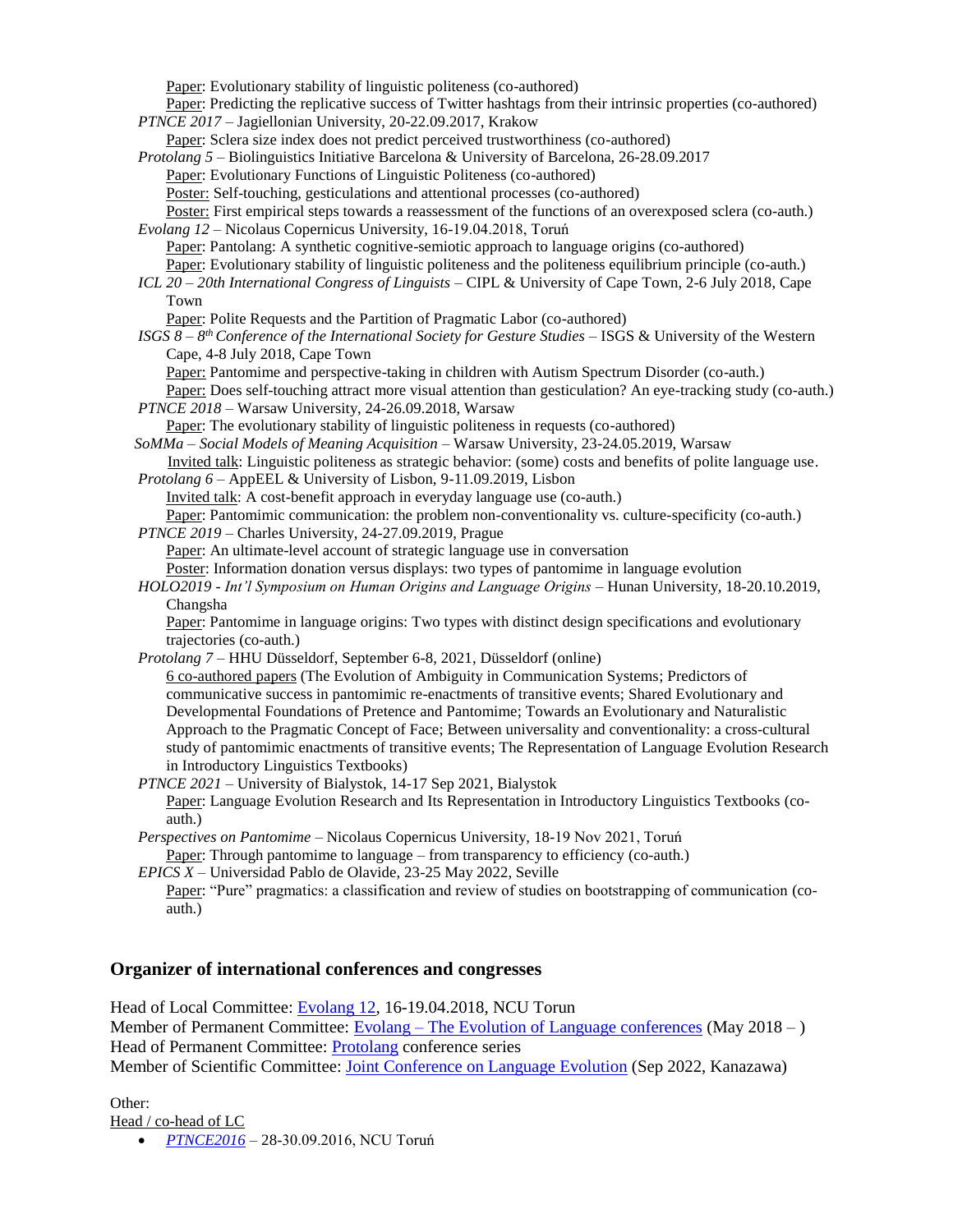- *[Protolang 2](http://www.protolang.umk.pl/)* 19-21.09.2011, NCU Toruń
- *[Ways to protolanguage](http://www.protolang.umk.pl/) (Protolang 1)* 21-23.09.2009, NCU Toruń

Conference secretary

- *[Body, Perception and Awareness. Motor and multimodal perspectives](http://www.kognitywistyka.umk.pl/2009/)*. 23-25.11.2009, NCU Toruń
- *[Argumentation as a cognitive process](http://www.argumentacja.umk.pl/eng/index.html)* 15-17.05.2008, NCU Toruń
- *[Self, Intersubjectivity & Social Neuroscience:](http://kognitywistyka.net/~sisn/)* 24-26.09.2007, NCU Toruń

Convener of thematic sessions

- *[Theory and evidence in language evolution research](http://ifa.amu.edu.pl/plm/2012/Language_evolution)* session at PLM 2012, 08.09.2012, UAM Poznań
- *[PASE 2011](http://www.pase2011.umk.pl/)* session on language evolution 13.05.2011, NCU Toruń

Co-organiser / OC member

- *[EASST 2014](http://www.easst.umk.pl/)* 19.09.2014, NCU Toruń
- *[Ways to Protolanguage 3 \(Protolang 3\)](http://protolanguage2013.wsf.edu.pl/)* 25-26.05.2013, WSFil Wrocław

SC member / reviewer

- Conference series: Evolang, Protolang, IACS, PTNCE
- Conferences: ILL12, PTJK2018, Gespin 5, Gespin 6

#### **Publications**

**[\[all publications here\]](http://bg.cm.umk.pl/scripts/splendor/expert4e.exe?KAT=c%3A%5Csplendor%5Cumk%5Cpar%5C&FST=data.fst&FDT=format-pelny-etykiety.fdt&ekran=ISO&lnkmsk=2&cond=AND&sort=1%2C773%2C740%2C260&mask=2&F_00=02&V_00=Wacewicz+S%B3awomir+)**

Books

Wacewicz, S. 2015. *Concepts as Correlates of Lexical Labels*. Frankfurt am Main: Peter Lang.

- Żywiczyński, P., S. Wacewicz 2015. *Ewolucja języka – w stronę hipotez gesturalnych*. Toruń: Wydawnictwo Naukowe UMK.
- Skrzypczak, W., Fojt, T., Wacewicz, S. (eds.) 2012. *Exploring Language through Contrast*. Newcastle: Cambridge Scholars Publishing.

#### Papers:

- Żywiczyński, P., Wacewicz, S. 2022. From Body to Language: Gestural and Pantomimic Scenarios of Language Origin in the Enlightenment. *Topoi*. https://doi.org/10.1007/s11245-021-09791-w
- Mühlenbernd, R.; Wacewicz, S.; Żywiczyński, P. 2022. The Evolution of Ambiguity in Sender—Receiver Signaling Games. *Games*, 13, 20. https://doi.org/10.3390/g13020020
- Zywiczynski, P., Wacewicz, S., Lister, C. 2021. Pantomimic fossils in modern human communication. *Philosophical Transactions of the Royal Society B* 376 (1824), 20200204.
- Wacewicz, S. 2021. Commentary: Why Are No Animal Communication Systems Simple Languages? *Frontiers in psychology*. https://www.frontiersin.org/articles/10.3389/fpsyg.2021.763445/full
- Zywiczynski, P., Sibierska, M., Wacewicz, S., van de Weijer, J., Ferretti, F., Adornetti, I., Chiera, A. & Deriu, V. 2021. Evolution of conventional communication. A cross-cultural study of pantomimic re-enactments of transitive events. *Language & Communication*, 80, 191-203.
- Wacewicz, S., Zywiczynski, P. 2021. Pantomimic conceptions of language origins. In Gontier, N., C. Sinha, A. Lock (eds.). *Handbook of Human Symbolic Evolution, second edition*. Oxford: OUP.
- Hartmann, S., Pleyer, M., Wacewicz, S., Benítez-Burraco, A., Zywiczynski, P. 2021. Hypotheses and Definitions in Language Evolution Research: Reply to Mendívil-Giró (2020). *BIOLINGUISTICS* 15, 1-11.
- Mühlenbernd, R., Wacewicz, S., Żywiczyński, P. 2020. Politeness and reputation in cultural evolution. *Linguistics and Philosophy*. https://doi.org/10.1007/s10988-020-09315-6
- Mühlenbernd, R., Wacewicz, S., Zywiczynski, P. 2020. "A Cultural-Evolutionary Model of Politeness Strategies and Reputation". In A. Ravignani et al. (eds.) *The Evolution of Language: Proceedings of the 13th International Conference (EvoLang13)*. DOI: 10.17617/2.3190925.
- Danel, D., Wacewicz, S., Kleisner, K., Lewandowski, Z., Kret, M., Zywiczynski, P., Perea-Garcia, J. 2020. Sex differences in ocular morphology in Caucasian people: a dubious role of sexual selection in the evolution of sexual dimorphism of the human eye. *Behavioral Ecology and Sociobiology* 74, 115. https://doi.org/10.1007/s00265-020-02894-1
- Wacewicz, S., Zywiczynski, P., Hartmann, S., Pleyer, M., Benítez-Burraco, A. 2020. Language in language evolution research: In defense of a pluralistic view. *Biolinguistics* 14.
- Zlatev , J., Zywiczynski, P., Wacewicz, S. 2020. Pantomime as the original human-specific communicative system. *Journal of Language Evolution* 5 (2), 156-174. doi: 10.1093/jole/lzaa006
- Adornetti, I., Ferretti, F., Chiera, A., Wacewicz, S., Żywiczyński, P., Deriu, V., Marini, A., Magni, R., Casula, L., Vicari, S., Valeri, G. 2019. "Do children with Autism Spectrum Disorders understand pantomimic events?" *Frontiers in Psychology* 10:1382. DOI 10.3389/fpsyg.2019.01382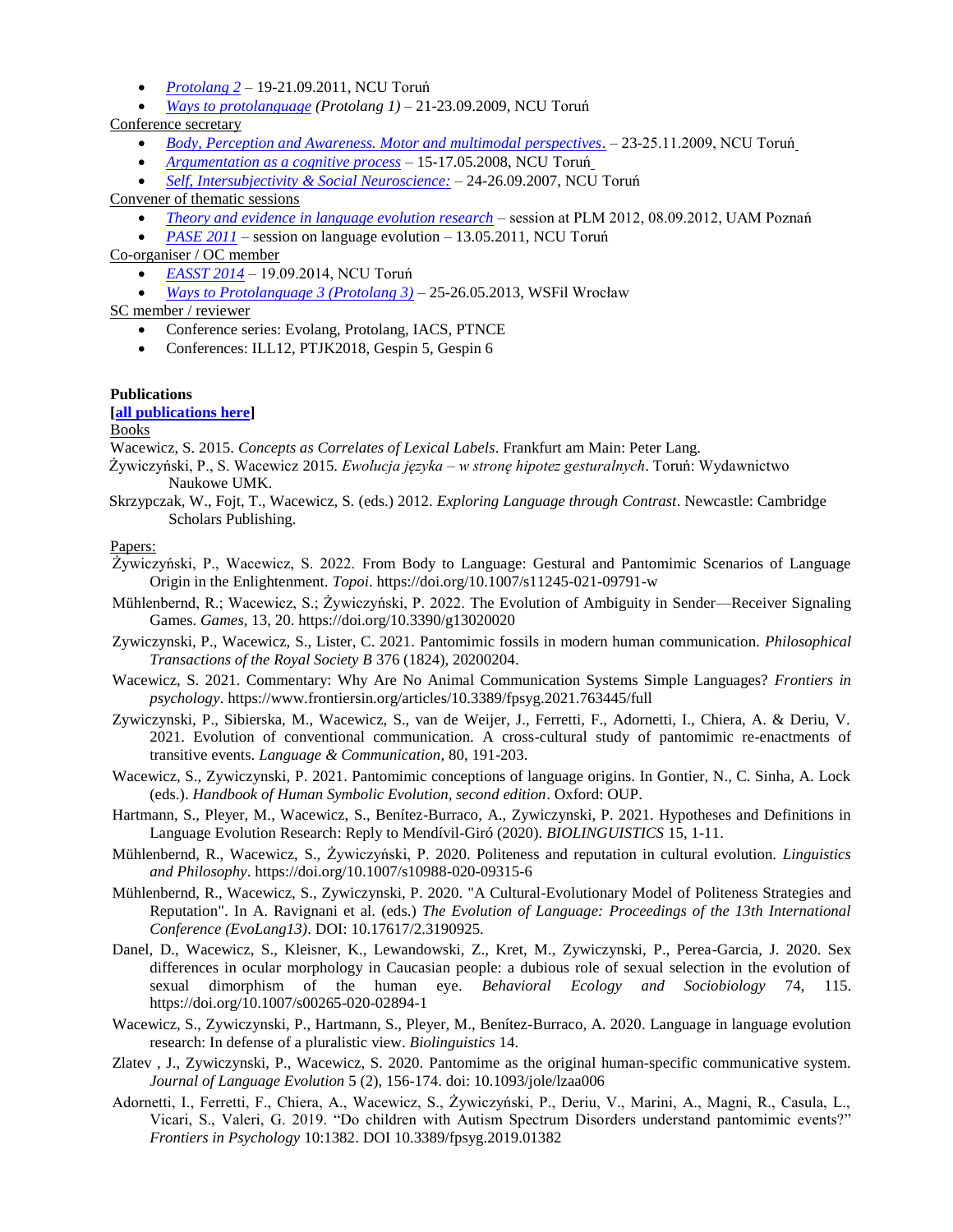- Arbib, M., Aboitiz, F., Burkart, J., Corballis, M., Coudé, G., Hecht, E., Liebal, K., Myowa-Yamakoshi, M., Pustejovsky, J., Putt, S., Rossano, F., Russon, A., Schoenemann, T., Seifert, U., Semendeferi, K., Sinha, C., Stout, D., Volterra, V., Wacewicz, S., Wilson, B. 2018. "The Comparative Neuroprimatology 2018 (CNP-2018) Road Map for Research on How the Brain Got Language". *Interaction Studies* 19:1-2, 370–387. DOI 10.1075/is.18013.arb
- Danel, D., Wacewicz, S., Lewandowski, Z., Żywiczyński, P., Perea-Garcia, J. 2018. "Humans do not perceive conspecifics with a greater exposed sclera as more trustworthy..." *acta ethologica* 21:3, 203–208. DOI: 10.1007/s10211-018-0296-5
- Wacewicz, S., Zywiczynski, P. 2018. "Language origins: Fitness consequences, platform of trust, cooperation, and turn-taking". *Interaction Studies* 19(1-2); p. 167–182. DOI: 10.1075/is.17031.wac
- Żywiczyński, P., S. Wacewicz, M. Sibierska. 2018. "Defining Pantomime for Language Evolution Research". *Topoi*  37 (2); 307–318. DOI: 10.1007/s11245-016-9425-9
- Zlatev, J., Devylder, S., Wacewicz, S., Zywiczynski, P., Ferretti, F., Adornetti, I., Chiera, A. 2018. "Pantolang: a synthetic cognitive-semiotic approach to language origins". In C. Cuskley et al. (eds.) *The Evolution of Language: Proceedings of the 12th International Conference (EVOLANGXII)*. DOI=10.12775/3991-1.137.
- Mühlenbernd, R., Zywiczynski, P., Wacewicz, S. 2018. "Evolutionary stability of linguistic politeness and the politeness equilibrium principle". In C. Cuskley et al. (eds.) *The Evolution of Language: Proceedings of the 12th International Conference (EVOLANGXII)*. DOI=10.12775/3991-1.079.
- Wacewicz, S. 2017. "Review of: *Language in prehistory* by Alan Barnard". *Anthropos* 112, 639-640.
- Zlatev, J., S. Wacewicz, P. Żywiczyński, J. van de Weijer. 2017. "Multimodal-first or pantomime-first? Communicating events through pantomime with and without vocalization". *Interaction studies* 18:3, 454– 477. DOI: 10.1075/is.18.3.08zla
- Żywiczyński P., Wacewicz, S., Orzechowski, S. 2017. Adaptors and the turn-taking mechanism: the distribution of adaptors relative to turn borders in dyadic conversation. *Interaction Studies* 18(2); p. 276–298. DOI: 10.1075/is.18.2.07zyw
- Wacewicz, S. 2017. "Trust, Metaphor, and the Evolution of Language. Comment on <Wild Voices: mimicry, reversal, metaphor, and the emergence of language> by Chris Knight and Jerome Lewis". *Current Anthropology* 58 (4); 14–15. DOI: 10.1086/692905
- Żywiczyński, P., N. Gontier, S. Wacewicz. 2017. "The evolution of (proto-)language: Focus on mechanisms". *Language Sciences* 63; 1-11. DOI: 10.1016/j.langsci.2017.06.004
- Wacewicz, S., P. Żywiczyński, A. Chiera. 2017. "An evolutionary approach to low-level conversational cooperation". *Language Sciences* 63; 91-104. 10.1016/j.langsci.2017.01.005
- Wacewicz, S., P. Żywiczyński. 2017. "The multimodal origins of linguistic communication". *Language & Communication* 54, 1-8. DOI:10.1016/j.langcom.2016.10.001
- Żywiczyński, P., S. Orzechowski, S. Wacewicz. 2017. "Self-regulators A hidden dimension of interaction: Movement similarity and temporal proximity increase the perception of interpersonal coordination in third party observers". *Language & Communication* 54, 82-90. DOI:10.1016/j.langcom.2016.10.008
- Wacewicz, S., P. Żywiczyński, S. Orzechowski 2016. "Visible movements of the orofacial area. Evidence for gestural or multimodal theories of language evolution?". *Gesture* 15(2), 250–282. DOI: 10.1075/gest.15.2.05wac
- Wacewicz, S. 2016. "A contemporary look at language origins". *Avant* 6 (2), 68-81.
- Orzechowski, S., S. Wacewicz, P. Żywiczyński. 2016. "Vocal-auditory feedback and the modality transition problem in language evolution". *Reti, saperi, linguaggi* 1/2016, 157–178. DOI: 10.12832/83923
- Orzechowski, S., S. Wacewicz, P. Żywiczyński. 2016. "Problem 'zmiany modalności' w hipotezach pierwszeństwa gestów w ewolucji języka: w stronę hipotez multimodalnych". *Studia semiotyczne* 27-28, 335-369.
- Wacewicz S., Zywiczynski P. and Jasinski A. (2016). "Language Evolution And Language Origins In Teaching Linguistics At The University Level". In S.G. Roberts, C. Cuskley, L. McCrohon, L. Barceló-Coblijn, O. Fehér & T. Verhoef (eds.) *The Evolution of Language: Proceedings of the 11th International Conference (EVOLANG11)*.
- Wacewicz, S. and P. Żywiczyński 2015. "Language Evolution: Why Hockett's Design Features are a Non-Starter". *Biosemiotics* 8(1), 29-46. DOI: 10.1007/s12304-014-9203-2
- Wacewicz, S. 2014. "The shades of social. A discussion of The social origins of language, ed. Daniel Dor, Chris Knight and Jerome Lewis". *Theoria et Historia Scientiarum* 11, 191-208. DOI: [http://dx.doi.org/10.12775/ths-](http://dx.doi.org/10.12775/ths-2014-011)[2014-011](http://dx.doi.org/10.12775/ths-2014-011)
- Wacewicz, S., P. Żywiczyński, and L. McCrohon. 2014. "Linguistic Politeness from an Ethological Perspective: Theoretical Questions and Empirical Issues". *Theoria et Historia Scientiarum* 11, 81-98. DOI[:](http://dx.doi.org/10.12775/ths-2014-005) <http://dx.doi.org/10.12775/ths-2014-005>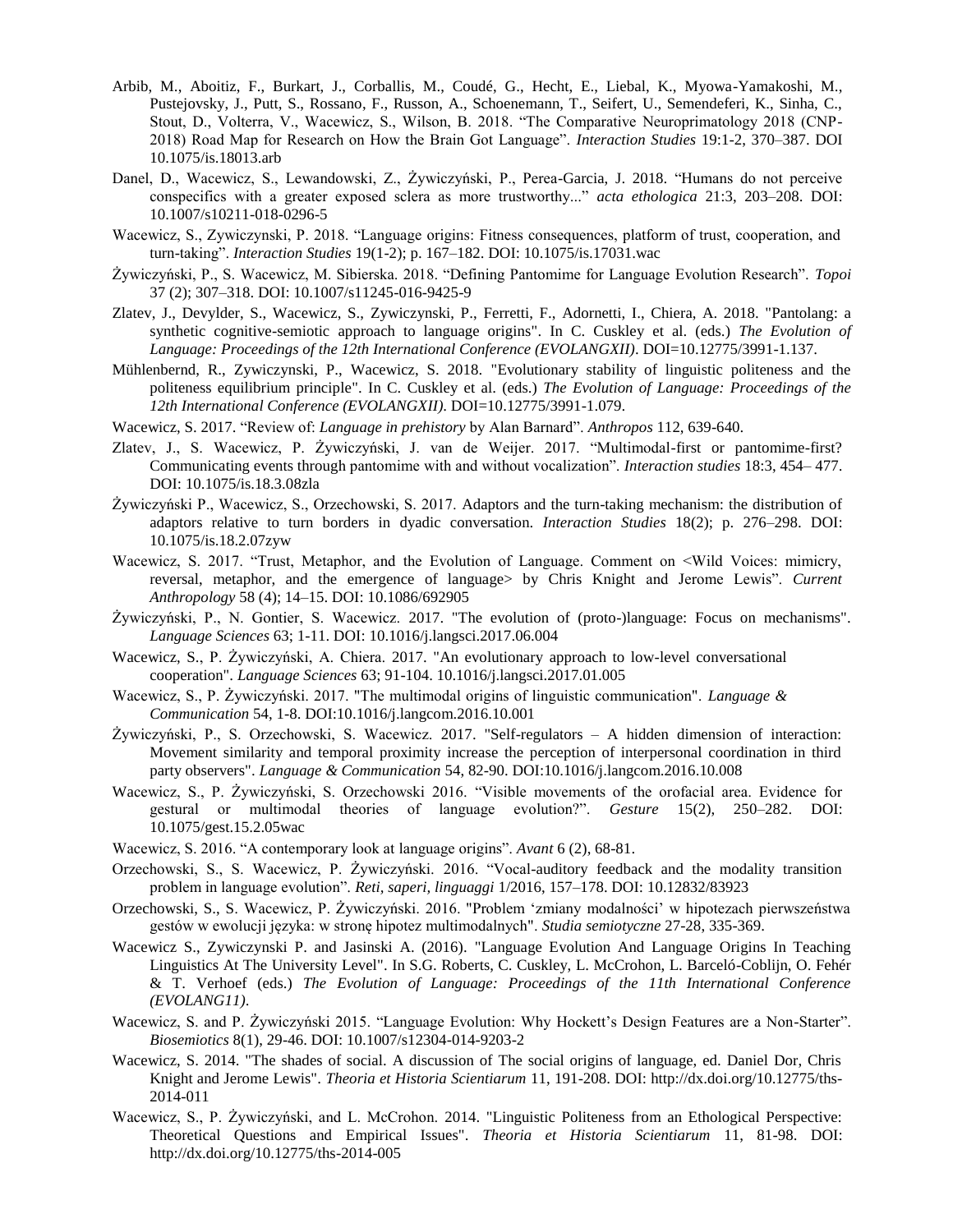- Sorokowski, P. A. Sabiniewicz, S. Wacewicz 2014. "The influence of the boxing stance on performance in professional boxers". *Anthropological Review* 77 (3), 347-353.
- Wacewicz, S., P. Żywiczyński. 2014. "From the narrow to the broad. Multiple perspectives on language evolution". *Theoria et Historia Scientiarum* 11, 5-18. DOI:<http://dx.doi.org/10.12775/ths-2014-001>
- Wilczyński, J., S. Wacewicz, P. Żywiczyński 2014. "The influence of music on the perception of emotions in voice samples. Evolutionary implications". In: Cartmill, E., S. Roberts, H. Lyn, H. Cornish (ed.) *The Evolution of Language. Proceedings of the 10th Int'l Conference (EVOLANG 10)*. Singapore: World Scientific, 553-554.
- Wacewicz, S., P. Żywiczyński, S. Orzechowski 2014. "The emergence of low-level conversational cooperation from nonmatching mirroring of adaptors". In: de Boer, B., T. Verhoef (ed.) *Proceedings of the Evolang X Workshop on Signals, Speech and Signs*, 41-45.
- Orzechowski, S., S. Wacewicz, P. Żywiczyński 2014. "Orofacial gestures in language evolution. The auditory feedback hypothesis". In: Cartmill, E., S. Roberts, H. Lyn, H. Cornish (ed.) *The Evolution of Language. Proceedings of the 10th International Conference (EVOLANG 10)*. Singapore: World Scientific, 221-227.
- Wacewicz, S. 2013. "Ewolucja języka współczesne kontrowersje". In: Stalmaszczyk, P. (ed.) *Metodologie językoznawstwa. 1. Ewolucja języka. Ewolucja teorii językoznawczych*. Łódź: WUŁ, 11-26.
- Żywiczyński, P., S. Wacewicz 2012. "The cooperative nature of conversation. Evidence from conversational exchanges". In: Scott-Phillips, T., M. Tamariz, E. Cartmill, J. Hurford (ed.) *The Evolution of Language. Proceedings of the 9th International Conference (EVOLANG 9)*. Singapore: World Scientific, 392-399.
- Wacewicz, S., P. Żywiczyński 2012. "Beyond Protolanguage. Contemporary Problems In The Evolution Of Language". *Theoria et Historia Scientiarum* 9, 5-11.
- Wacewicz, S. 2012. "The Narrow Faculty Of Language: What Is It, Who Has It, And How Is It Defined?". *Theoria et Historia Scientiarum* 9, 217-229.
- Wacewicz, S., P. Żywiczyński 2012. "Human Honest Signalling And Nonverbal Communication". *Psychology of Language and Communication* 16 (2), 113-130.
- Wacewicz, S. 2011. "Concepts As Correlates Of Lexical Items". In: Stalmaszczyk, P. (ed.) *Turning Points in the Philosophy of Language and Linguistics*. Frankfurt am Main: Peter Lang, 201–212.
- Wacewicz, S., P. Żywiczyński 2011. "The Cooperative Nature of Language from the Phylogenetic Point of View". In: Dębowski, J. (ed.) *Język poza granicami języka 2*. *Część 2. Aspekty filozoficzne*. Olsztyn: Wydawnictwo Instytutu Filozofii UWM, 213-224.
- Wacewicz, S. 2010. "Towards an Exemplar Based Approach to Lexical Categorisation". *Kognitywistyka i Media w Edukacji* 11 (1), 98–112.
- Wacewicz, S., P. Żywiczyński 2010. "The relevance of body language to evolution of language research". In: Smith, A., M. Schouwstra, B. de Boer, K. Smith (ed.) *The Evolution of Language. Proceedings of the 8th International Conference (EVOLANG 8)*. Singapore: World Scientific, 515–516.
- Wacewicz, S. 2009. ""Gra" w uwodzenie. *Seduction community* jako nowe zjawisko społeczne". [""The Game" of seduction. Seduction community as a new social phenomenon"]. *Homo Ludens* 1/2009, 279–287.
- Wacewicz, S. 2008. "Ewolucja języka: horyzont metodologiczny". ["Evolution of Language Methodological Landscape"]. In: Stalmaszczyk, P. (ed.) *Metodologie językoznawstwa. Współczesne tendencje i kontrowersje*. Kraków: Wydawnictwo LEXIS, 27–42.
- Wacewicz, S. 2008. "Language and Thinking: Motives of Pinker's Criticism of Whorfian Linguistic Relativism". *Acta Universitatis Nicolai Copernici* – *English Studies* XV, 111–122.
- Wacewicz, S., P. Żywiczyński 2008. "Broadcast Transmission, Signal Secrecy And Gestural Primacy Hypothesis". In: Smith, A., K. Smith, R. Ferrer i Cancho (ed.) *The Evoltuion of Language. Proceedings of the 7th International Conference (EVOLANG 7)*. Singapore: World Scientific, 354–361.
- Wacewicz, S. 2007. "Review of: *Lingua ex Machina* by W. Calvin and D. Bickerton". *Poznań Studies in Contemporary Linguistics* 43 (1), 181–187.
- Wacewicz, S. 2007. "Zrozumiec Fodora: Obrazowa eksplikacja wrodzonosci i ontologii w <Concepts...> Jerry'ego Fodora" ["Understanding Fodor: Explication of Innateness and Ontology in *Concpets…* by J. Fodor"]. *Poznańskie Forum Kognitywistyczne TEKSTY POKONFERENCYJNE* 2, 89–96.
- Wacewicz, S. 2007. "Debata Hauser, Chomsky, Fitch Pinker i Jackendoff. Nowoczesny spór o pochodzenie ludzkiej zdolności językowej". ["The debate between Hauser, Chomsky, Fitch and Pinker, Jackendoff. Modern Controversy about the Origins of Human Language Faculty"]. In: Wróbel, S. (ed.) 2007. *Modularność umysłu*. Kalisz: WPA UAM. 79–94.
- Wacewicz, S. 2006. "Sprawozdanie z konferencji Polskiego Towarzystwa Kognitywistycznego: *Informacja. Reprezentacja. System poznawczy.*" [Conference report] *Kognitywistyka i media w edukacji* 8, 329–335.
- Wacewicz, S. 2005. "Possible Paths of Emergence of Symbolic Reference in Hominids". *Acta Universitatis Nicolai Copernici – English Studies* XIV – 375, 179–191.